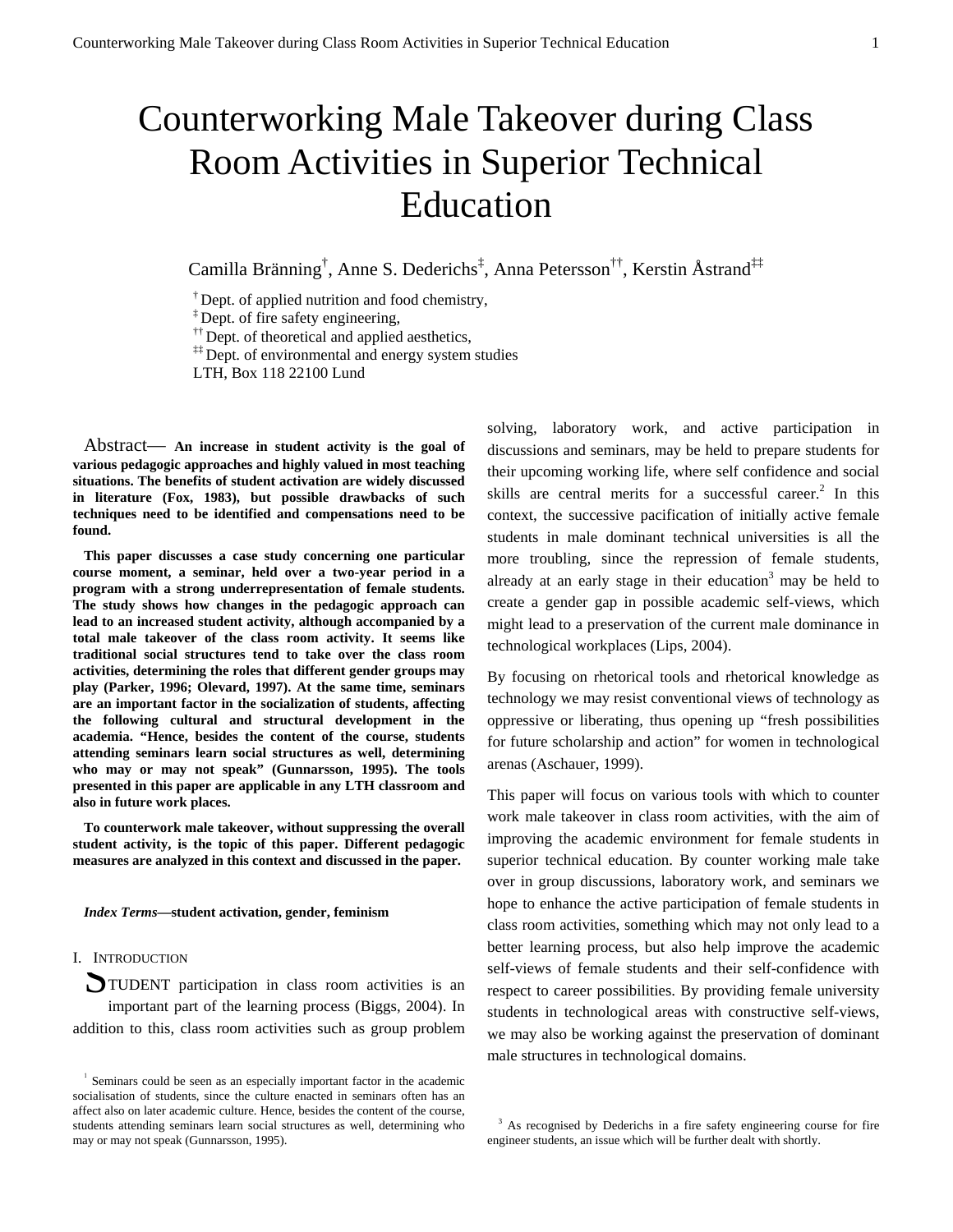#### II. THE PEDAGOGIC SITUATION

Women's increasing enrolment in scientific studies has still not led to an equivalent representation in graduate training and scientific careers (Erwin et al., 1998), albeit there have been a number of attempts to counterwork the unequal participation of women in science (Parker et al. 1996). A number of gender studies have investigated a possible correlation between gender and the three factors of science, background preparation, and achievement, but the result is inconclusive and even contradictive (Parker et al. 1996). Studies have shown that independent of their scientific performance, women consistently express lower confidence in science and mathematic skills and are thus more likely to question their ability (Parker, 1996). Several studies, mentioned in *Gender, Science, and Mathematics*: *shortening the shadow*, prove that the masculine bias in science contributes to women's feelings of exclusion, and that women's reduced self-esteem further contributes to a decline in their academic studies as well as their career aspirations (Parker, 1996).

# *A. Case study*

The case study discussed in this paper is based on a course moment in a program with 20% female students. This course moment - seminars - is one of four moments in the course and requires compulsory attendance. Two out of five exercises should be prepared by the students and they are expected to present and discuss their solutions in front of the class. The case study focuses on two different pedagogic techniques used in connection with the seminars over a two-year period.

In *technique A* the initiative for presenting a problem to the class was taken by the teacher, who also picked out one student for each problem. At the same time the teacher was attentive of gender distribution being representative for the course as a whole. The effect of this initiative was that the discussions were short. According to a study by Einarsson and Hultman (1984) already in school girls only get and take 1/3 speaking time while boys fill 2/3. This number does not change with smaller classes. Unless the teacher applies gender conscious teaching this number can not be expected to change even when applying knowledge transfer.

*Technique B* was tested as an attempt to move the teaching method from transfer to growing (Fox, 1983). The goal for the teacher was to be more of a coach and to increase the activity of the students. The teacher presented the seminars as "student classes" stressing that the students were to present problems, even if they did not succeed in solving them, and to present several solutions as well as discuss them. The teacher explicitly took the role of a coordinator, sitting in the class room with the students. The result was a surprisingly active class. Many students presented their problems and solutions, with productive feedback from the rest of the class. The only draw back was a male takeover of the class room activities and the female students, who initially were as active as the male, turned more and more passive. As a result the students, both male and female, were accustomed to seeing and listening only to male performers, putting female students in a passive and observing position.

The most obvious question to the situation explained is perhaps whether this kind of teaching supports already existing gender structures in society. The question we need to ask is whether there are other setups more suitable for achieving equality and for keeping up the overall student activity. Are there perhaps further pedagogic measures which can be taken to counterwork male takeover during class room activities?

It is also important to ask if this is a gender issue at all or if it's just a question of different individuals – male as well as female – taking on different roles in classroom activities. $4$ Personal qualities, just as well as class room specific characteristics, might be a part of the problem. However, numerous studies on women in higher education all point in the same direction, i.e. that gender matters and that it is an issue to be taken seriously (see e.g. Clinchy, 1990; Zuga, 1999, 2004; Hayes, 2001; Lips, 2004).

## *B. Analysis of the problem*

To be able to explore different methods for enhanced and improved technological education in classroom activities for all students, and particularly to counter work female silence, we have to understand what causes this increased lack of participation in an LTH classroom. One starting point may be that technological education is dominated by masculine structures, which is a result of a male view on technology in general and of specific social structures in society (Zuga, 1995, 1999; Clinchy, 1990). Thus, dominating views and power structures in society are reproduced in the classroom (Zuga, 1995; Bierema, 2001). To explain classroom behavior as a result of societal structures, rather than as dependent on differences between women and men, is one possibility often found in liberal feminism. Cultural feminism makes instead a difference between female and male culture, since women are constituted as "the other", formed by historical and social factors (Zuga, 1999; Hayes, 2001).

<span id="page-1-0"></span><sup>4</sup> Explicitly, different personal qualities not related to sex.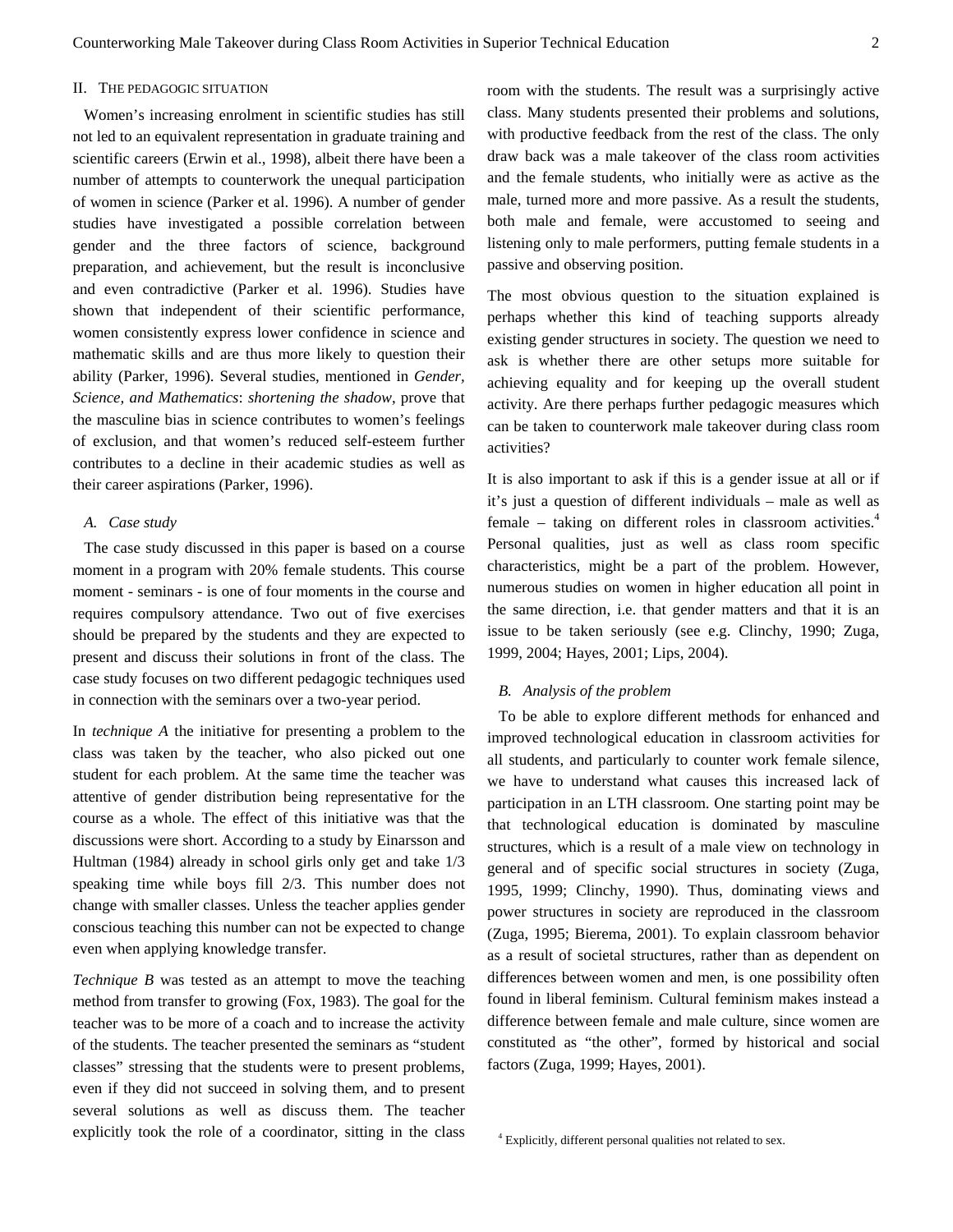The idea that a majority of women learn in a different way than most men might be to simplistic. There is also a risk of developing stereotypes, like all women learn better in groups, or, no women are independent, competitive and self-directed (Hayes, 2001). But to only take the context into account, in this case superior technological education, is too simplistic as well. Society is constantly changing and so is the subculture within a technical university faculty. Women's (and men's) ways of learning are neither static nor uniform processes. Thus, it might be more constructive to look at the learning process as part of the context where it occurs, as Elisabeth Hayes suggests (2001). That is, to understand women's ways of acting in a classroom as both affected by societal and cultural structures. In other words, classroom behavior is a gender issue. What and how we learn is determined by the society we live in, by its certain norms and traditions.

### III. PEDAGOGIC MEASURES FOR GOAL ACHIEVEMENT

Even though the number of women in technology education has increased over the last decades, a decrease of women applying to technical universities has recently been detected. A reliance on the "add women and stir" approach has evidently not changed the existing hierarchies (Zuga, 1999). Socializing women into existing technological education is not the answer. We rather need to rethink the content and teaching methods to give voice to underrepresented groups in technology education, states Zuga (1999).

Examples of some pedagogic measures to support gender equality in teaching (e.g. Bondestam, 2004, Olevard, 1997) will be briefly described in the following sections, and are termed: *Gender conscious teaching and learning*, *Single gender groups* and *Problem-based learning*. Gender conscious teaching and learning could be seen as an over-all strategy, applicable to any kind of pedagogic situation, whereas single gender groups and problem-based learning are rather two separate tactics.

## *A. Gender conscious teaching and learning*

One general pedagogic measure to support gender equality in classroom activities is gender conscious teaching and learning. Bondestam describes how teaching with a genderfocus affects both teacher and students (Bondestam, 2004). According to Bondestam (2004) it is crucial to decide at what moment in a course to introduce the gender aspect. Generally one should aim at presenting the gender aspect in a moment where it has relevance and where it reaches the individual student. Lewis recommends catching and identifying a moment of gender from the course, such as parts of the course

literature, a question from a student, or even certain events, like the male-takeover mentioned in our case study (Lewis, 1990). The goal is to generate an awareness of the situation.

In our context this could mean that the teacher interrupts the seminar as soon as she/he detects a male takeover. A break could be taken to discuss the problem and its consequences for further studies and to ask the female students to be more initiative.

## *B. Single gender groups*

A perhaps more extreme measure is to use single gender groups to counterwork segregation. Olevard observed beneficial effects of this technique when studying the effect of teaching seminars in single, compared to mixed, gender groups (Olevard, 1997). The case study of Olevard (1997) shows that the activity of the female students was 38% lower in the mixed gender group than in the single gender group. In the single gender group, the activity of female students was about as high as the activity of male students in the mixed gender group.

#### *C. PBL, problem-based learning*

Problem based learning (Biggs, 2004, Schmidt, 1989) is one technique which results in high student activity, where the teacher acts more as a facilitator of student learning and less as a transmitter of knowledge (Cross,  $1987$ ).<sup>[5](#page-2-0)</sup> This approach has the benefit to activate women, since women tend to value connected learning and knowing, in contrast to men who may feel more comfortable with separate learning (Reynolds, 2003).

#### IV. DISCUSSION

Our overall aim in this paper was to present a number of pedagogic methods with which to counter work male takeover in class room activities. A second concern was to improve the academic environment for female students in superior technical education. The common feature of the three measures presented in this text is a focus on the qualitative aspect of the learning process and of connected knowing: Two ways of acquiring knowledge that we in this paper have found especially suitable for women. For the specific case, the three methods discussed may of course be more or less appropriate. We do not, however, want to stress one method over the other, but simply discuss some of their pros and cons.

<span id="page-2-0"></span><sup>&</sup>lt;sup>5</sup> Just as in aforementioned Technique B, where the attempt was to move the teaching method from transfer to growing.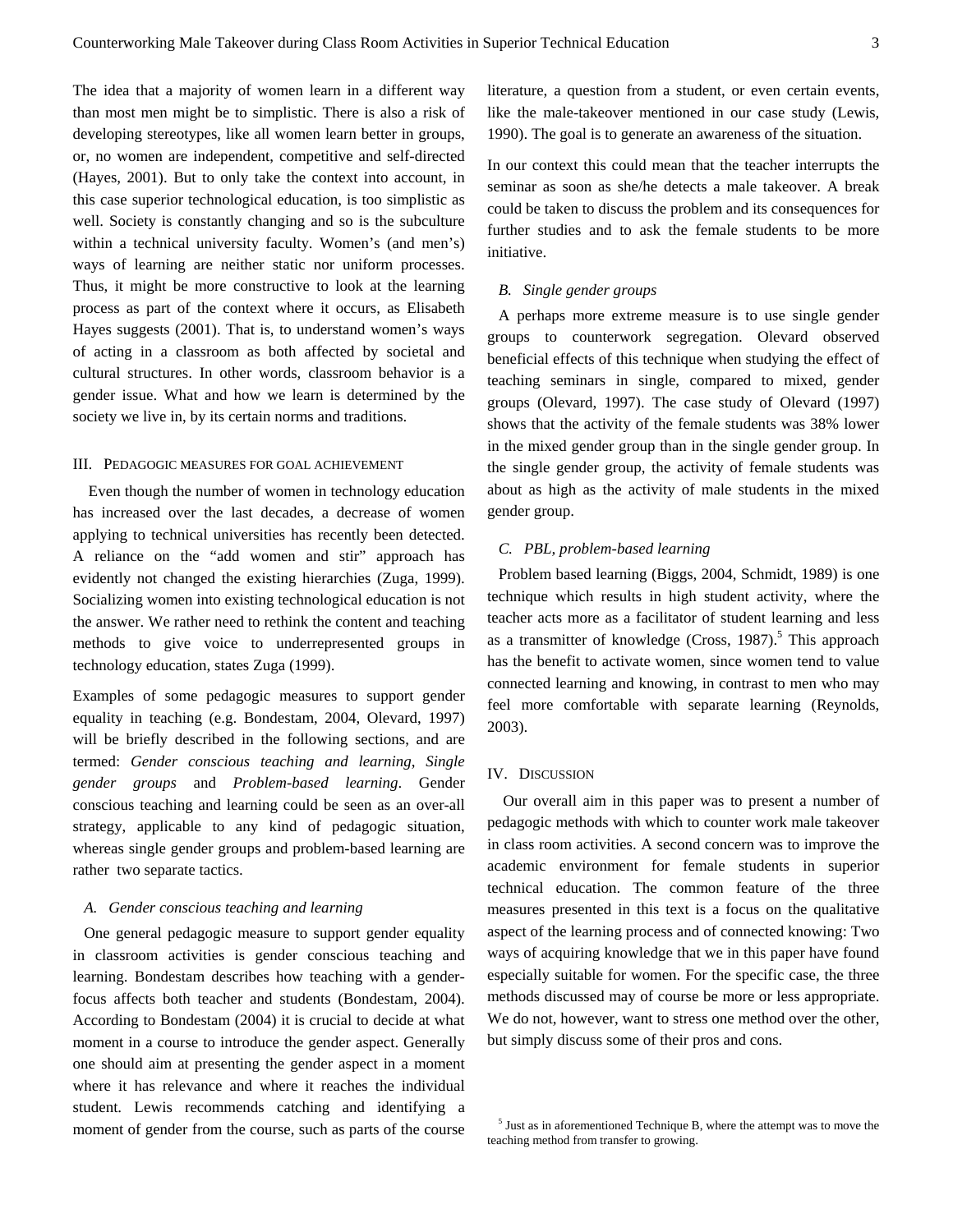One advantage of gender conscious teaching and learning is that it does not need to be planned in advance, whereas the tactics of single gender groups and PBL need to be prepared before the course starts. Following this, the preparation of single gender groups can not be used to "fix the problem" of male takeover in classroom activity as it occurs, where as gender conscious teaching and learning can be used instantly, as soon as male students take over classroom activities.

Another advantage with gender conscious teaching and learning is that it may be used in a mixed gender context. If the applications of gender conscious teaching and learning is successful, male and female students learn that presenting, discussing, solving problems and defending solutions, are gender-independent practices. Gender conscious teaching and learning, i.e. *technique A*, was further used in the case study of this paper and the result was an increased activity on behalf of the female students.

Correspondingly, one of the drawbacks of single gender groups is that male students do not get a chance to listen to female students since the method does not stimulate gender independent coexistence and collaboration. Despite this, Olevard (1997) has, as we discussed earlier, observed beneficial effects of this technique. The question whether segregation can, or even should be, used as a tool for counterworking segregation will therefore remain unanswered.

PBL is a technique that requires extensive preparation. According to the structure of PBL, the class needs to be divided into groups and there needs to be one teacher per group to help guide students if necessary. A question that has to be taken into account is if there is enough time and money to spend on having one teacher per group in the course moment discussed. In addition to this, it is crucial that teachers are gender conscious also in PBL, since male takeover may occur in this context as well as any other (Einarsson and Hultman, 1984).

#### V. CONCLUSIONS

With the help of the measures presented in this paper we hope to raise a round table discussion on how to increase women's influence and career opportunities in technological workplaces without women having to assume male attributes, take on stereotyped roles, or undermine female self-identity (Bierema, 2001). Or, as the 2004 Nobel Laureate Linda B. Buck stated in a televised round table discussion: Changing the conditions for women in academy is about awareness. Awareness among students and teachers about gender issues in education.

#### **REFERENCES**

Aschauer, Ann Brady. (1999). Tinkering with Technological Skill: An Examination of the Gendered Uses of Technologies. *Computers and Composition*, Vol. 16, No. 1, 7-23.

Bierema, Laura, L. (2001). Women, Work and Learning. *New Directions for Adult and Continuing Education*, Vol. 2001, No. 92, 53-62.

Biggs, John. (2004). *Teaching for Quality Learning at University*. Second edition. UK: McGraw-Hill.

Bondestam, Fredrik. (2004). *Könsmedveten pedagogik för universitets och högskolelärare*. Stockholm: Liber.

Clinchy, B.M. (1990). Issues of Gender in Teaching and Learning. *Journal of Excellence in Collage Teaching*, 1, 52- 67.

Cross, Patricia, K. (1987). A review of Problem-based learning in education for the professions. *The journal of higher education*, Vol. 58, No. 4, 490-492.

Erwin, Lorna; Maurutto, Paula. (1998). Beyond Access: considering gender deficits in science education. *Gender and Education*, Vol. 10, No. 1, 51-69.

Einarsson, Jan; Hultman, Tor G. (1984). *Godmorgon pojkar och flickor*. LiberFörlag, Malmö.

Fox, Dennis. (1983). Personal theories of teaching. *Studies in higher education*, Vol. 8, No. 2, 151-164.

Gunnarsson, Britt-Louise. (1995). Academic Leadership and Gender. The Case of the Seminar Chair. Tromsö University *Working Papers on Language & Linguistics*, No. 23, 174-193.

Hayes, Elisabeth R. (2001). A New Look at Women's Learning. *New Directions for Adult and Continuing Education*, No. 89, 35-42.

Lewis, Magda. (1990). Interrupting Patriarchy: Politics, Resistance and Transformation in the feminist Classroom. *Harvard Educational Review*, Vol. 60, No. 4, 467-488.

Lips, Hilary M. (2004). The Gender Gap in Possible Selves: Divergence of Academic Self-Views Among High School and University Students. *Sex Roles*, Vol. 50, 357-371.

Lu, Jane; Yu, Chun-Sheng; Liu, Chang (2003). Learning style, learning patterns, and learning performance in a WebCTbased MIS course. *Information & Management*, Vol. 40, No. 6, 497-507.